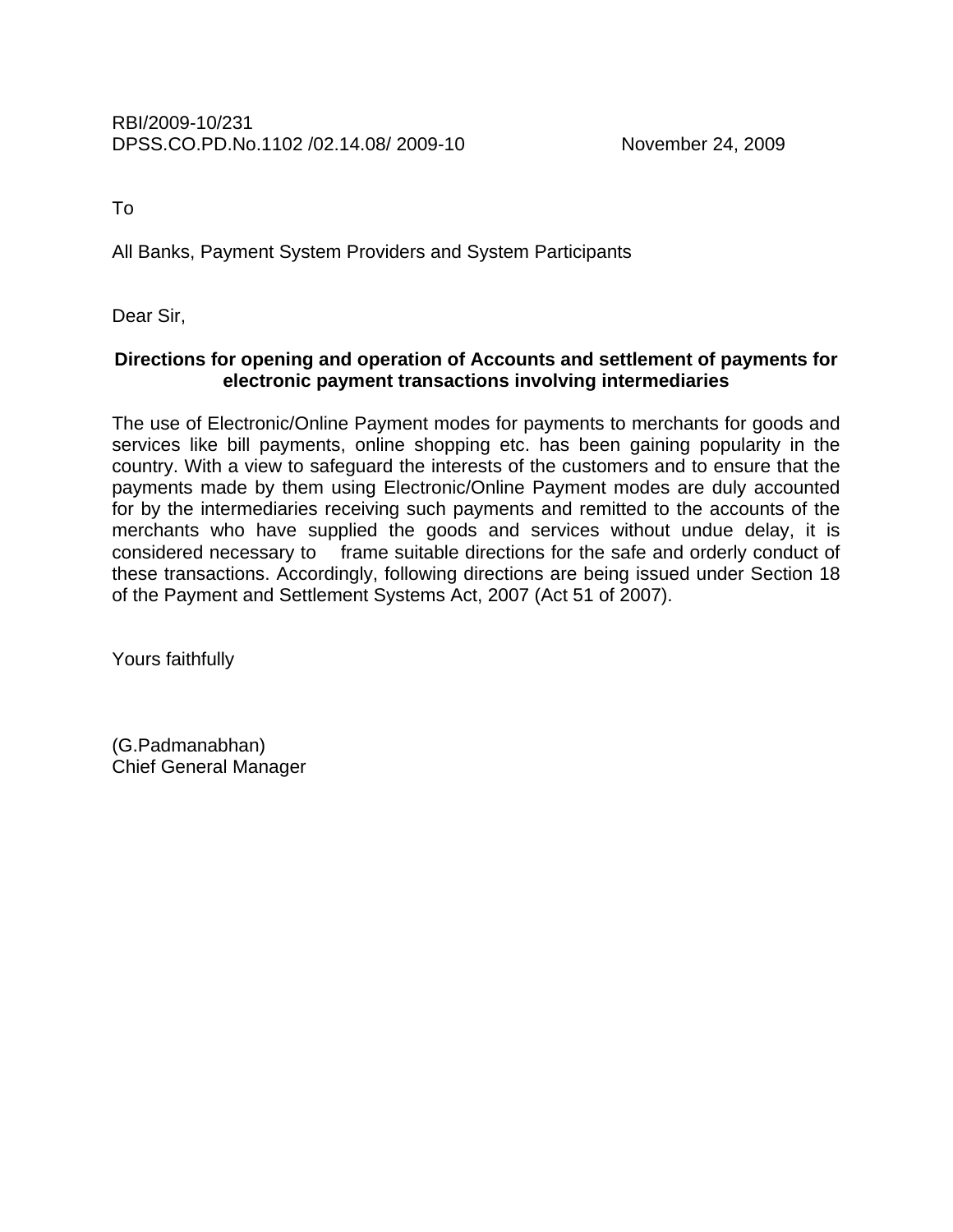#### **Directions for opening and operation of Accounts and settlement of payments for electronic payment transactions involving intermediaries**

## **1. Introduction**

1.1 The use of Electronic/Online Payment modes for payments to merchants for goods and services like bill payments, online shopping etc. has been gaining popularity in the country. The increased facilitation by banks and prepaid payment instrument issuers of the use of electronic modes by customers for payments to merchants generally involves the use of intermediaries like aggregators and payment gateway service providers. Further, Electronic Commerce and Mobile Commerce (e-commerce and m-commerce) service providers have also been acting as intermediaries by providing platforms for facilitating such payments.

1.2 In most existing arrangements involving such intermediaries, the payments made by customers (for settlement of e-commerce/m-commerce/bill payment transactions), are credited to the accounts of these intermediaries, before the funds are transferred to the accounts of the merchants in final settlement of the obligations of the paying customers. Any delay in the transfer of the funds by the intermediaries to the merchants account will not only entail risks to the customers and the merchants but also impact the payment system.

1.3 With a view to safeguard the interests of the customers and to ensure that the payments made by them are duly accounted for by the intermediaries receiving such payments and remitted to the accounts of the merchants who have supplied the goods and services without undue delay, it is considered necessary to frame these directions for the safe and orderly conduct of these transactions. Accordingly, following directions are being issued under Section 18 of the Payment and Settlement Systems Act, 2007 (Act 51 of 2007).

# **2. Definitions**

**2.1 Intermediaries:** Intermediaries would include all entities that collect monies received from customers for payment to merchants using any electronic/online payment mode, for goods and services availed by them and subsequently facilitate the transfer of these monies to the merchants in final settlement of the obligations of the paying customers.

Explanation: For the purpose of these directions, all intermediaries who facilitate delivery of goods/services immediately/simultaneously (e.g. Travel tickets/movie tickets etc) on the completion of payment by the customer shall not fall within the definition of the expression "intermediaries". These transactions which are akin to a Delivery versus Payment (DvP) arrangement will continue to be facilitated as per the contracts between the merchants and the intermediaries as hitherto and banks shall satisfy themselves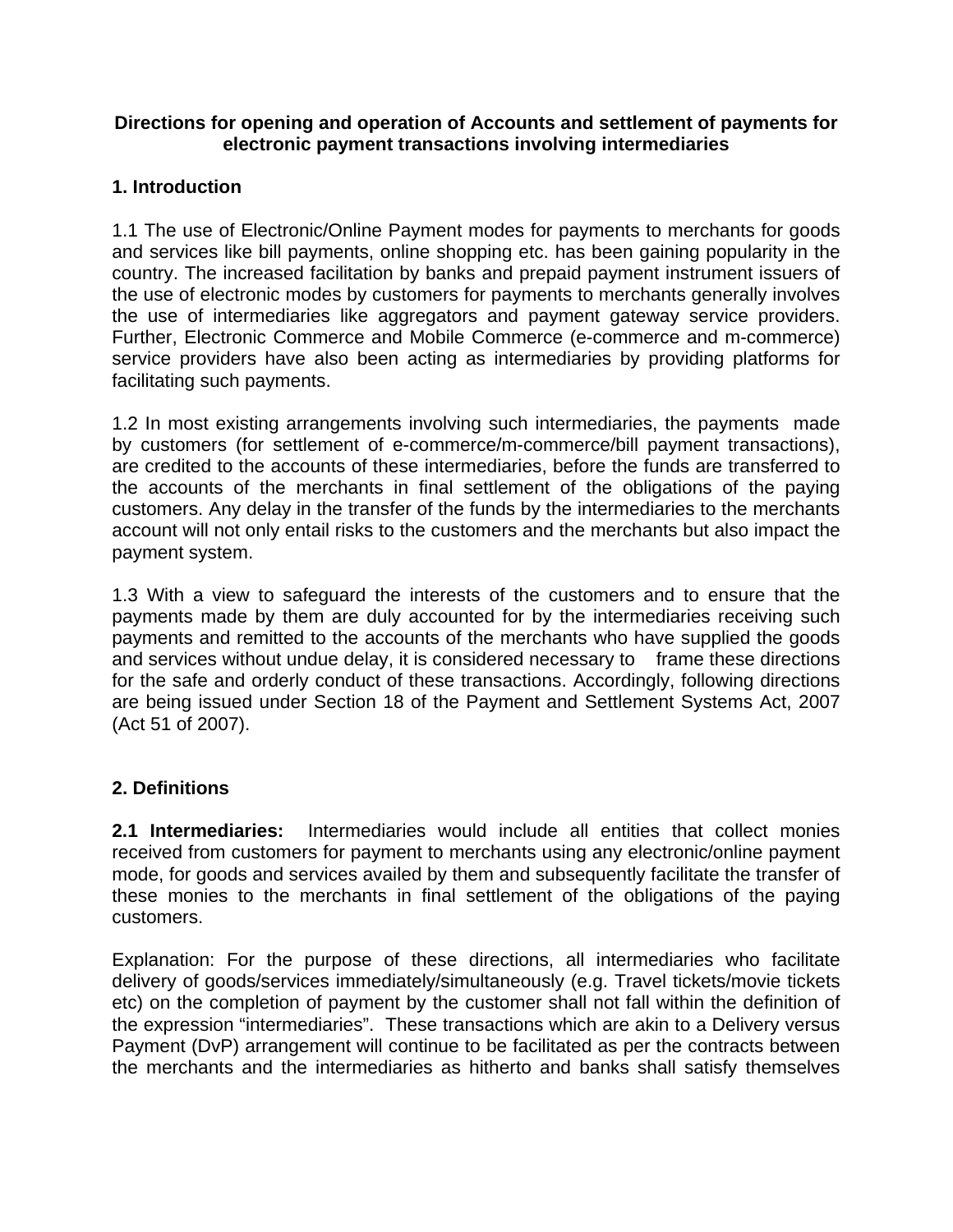that such intermediaries do not fall within the definition of the "intermediaries" when they open accounts other than internal accounts.

**2.2 Merchants**: For the purpose of these directions, merchants shall include all Electronic commerce/Mobile commerce service providers and other persons (including but not limited to utility service providers) who accept payments for goods and service provided by them, through Electronic/Online Payment modes.

### **3. Maintaining of accounts for collection of payments**

3.1 All accounts opened and maintained by banks for facilitating collection of payments by intermediaries from customers of merchants, shall be treated as internal accounts of the banks. While it is left to the banks to decide on the exact nomenclature of such accounts it shall be ensured that such accounts are not maintained or operated by the intermediaries.

3.2 Banks shall ensure that the process of converting all the existing accounts maintained and operated by intermediaries for the purpose covered in these directions shall be completed within three months of issuance of these directions.

3.3 For the sake of further clarity, the permitted credits/debits in these accounts are set out below:

#### **i. Credits**

- a) Payments from various persons towards purchase of goods/services.
- b) Transfers from other banks as per pre-determined agreement into the account, if this account is the nodal bank account for the intermediary.
- c) Transfers representing refunds for failed/disputed transactions.

#### **ii. Debits**

- a) Payments to various merchants/service providers.
- b) Transfers to other banks as per pre-determined agreement into the account, if that account is the nodal bank account for the intermediary.
- c) Transfers representing refunds for failed/disputed transactions.
- d) Commissions to the intermediaries. These amounts shall be at predetermined rates/frequency.

**Note**: No payment other than the commissions at the pre-determined rates/frequency shall be payable to the intermediaries. Such transfers shall only be effected to a bank account intimated to the bank by the intermediary during the agreement.